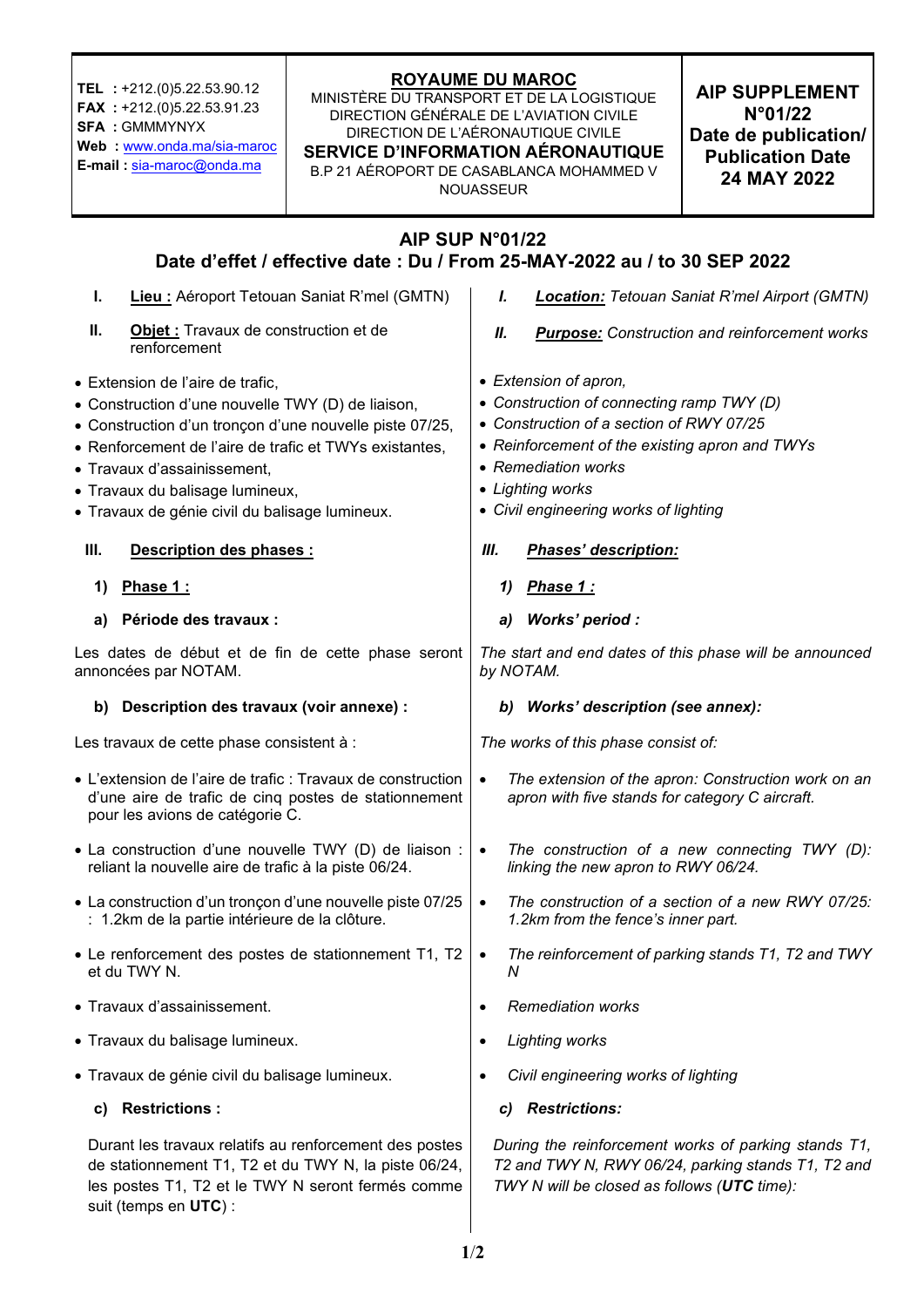| MON: 00h00 à 06h00 et 22h00 à 23h59<br>⋗                                                                                                                                             | MON: 00:00 to 06:00 and 22:00 to 23:59<br>➤                                                                                                                  |  |  |  |
|--------------------------------------------------------------------------------------------------------------------------------------------------------------------------------------|--------------------------------------------------------------------------------------------------------------------------------------------------------------|--|--|--|
| TUE : 00h00 à 04h00 et 22h00 à 23h59<br>⋗                                                                                                                                            | TUE: 00h00 to 04h00 and 22h00 to 23h59<br>➤                                                                                                                  |  |  |  |
| WED: 00h00 à 06h00 et 22h00 à 23h59<br>⋗                                                                                                                                             | WED: 00h00 to 06h00 and 22h00 to 23h59<br>➤                                                                                                                  |  |  |  |
| THU: 00h00 à 06h00 et 22h00 à 23h59<br>⋗                                                                                                                                             | THU: 00h00 to 06h00 and 22h00 to 23h59<br>➤                                                                                                                  |  |  |  |
| FRI: 00h00 à 06h00 et 22h00 à 23h59<br>➤                                                                                                                                             | FRI: 00h00 to 06h00 and 22h00 to 23h59<br>➤                                                                                                                  |  |  |  |
| SAT: 00h00 à 04h00 et 22h00 à 23h59<br>⋗                                                                                                                                             | SAT: 00h00 to 04h00 and 22h00 to 23h59<br>➤                                                                                                                  |  |  |  |
| SUN: 00h00 à 06h00 et 22h00 à 23h59.<br>➤                                                                                                                                            | SUN: 00h00 to 06h00 and 22h00 to 23h59.<br>➤                                                                                                                 |  |  |  |
| <b>Phase 2:</b>                                                                                                                                                                      | Phase 2:                                                                                                                                                     |  |  |  |
| Période des travaux :<br>a)                                                                                                                                                          | a) Works' period :                                                                                                                                           |  |  |  |
| Les dates de début et de fin de cette phase seront<br>annoncées par NOTAM.                                                                                                           | The start and end dates of this phase will be announced<br>by NOTAM.                                                                                         |  |  |  |
| b) Description des travaux (voir annexe) :                                                                                                                                           | Works' description (see annex):<br>b)                                                                                                                        |  |  |  |
| Les travaux de cette phase consistent au renforcement<br>des postes de stationnement T3, T4 et des TWY T, A.                                                                         | The works of this phase consist of reinforcing the parking<br>stands T3, T4 and TWY T, A.                                                                    |  |  |  |
| • Travaux d'assainissement,<br>• Travaux du balisage lumineux.                                                                                                                       | <b>Remediation works</b><br>$\bullet$<br><b>Lighting works</b><br>$\bullet$                                                                                  |  |  |  |
| <b>Restrictions:</b><br>C)                                                                                                                                                           | c) Restrictions :                                                                                                                                            |  |  |  |
| Fermeture par NOTAM des postes de stationnement T3,<br>T4 et des TWYs A, S et T;                                                                                                     | Closure by NOTAM of parking stands T3, T4 and TWYs<br>$A$ , $S$ and $T$ ;                                                                                    |  |  |  |
| La circulation des aéronefs s'opère comme suit :<br>- Atterrissage : Les aéronefs à l'arrivée emprunteront<br>TWY N pour rejoindre le poste de stationnement T1 ou<br>T <sub>2</sub> | The movement of aircraft is operated as follows:<br>- Landing: Arriving aircraft will take the TWY N to join the<br>parking stands T1 or T2.                 |  |  |  |
| - Décollage : Les aéronefs au départ emprunteront TWY<br>N pour rejoindre la piste ; Le roulage vers le seuil de<br>décollage avec le demi-tour se feront au niveau de la<br>piste.  | - Take-off: Departing aircraft will take the TWY N to join<br>the runway; Taxiing to the take-off threshold and the U-<br>turn will be done at runway level. |  |  |  |
| IV.<br>Mesures de sécurité prises au cours des<br><u>travaux :</u>                                                                                                                   | IV.<br>Safety measures taken during the work:                                                                                                                |  |  |  |
| • Personnes présentes dans les zones de travaux seront                                                                                                                               | People present in work zones will be in continuous<br>٠                                                                                                      |  |  |  |
| en contact radio continu avec la TWR ;                                                                                                                                               | radio contact with the TWR;                                                                                                                                  |  |  |  |
| • La zone des travaux sera délimitée par des cônes de<br>sécurité ;                                                                                                                  | The work zone will be delimited by safety cones;<br>$\bullet$                                                                                                |  |  |  |
| • Présence ouvriers, véhicules et engins aux zones des                                                                                                                               |                                                                                                                                                              |  |  |  |
|                                                                                                                                                                                      | Presence of workers, vehicles and machines in work<br>٠                                                                                                      |  |  |  |
| travaux ;                                                                                                                                                                            | zones;                                                                                                                                                       |  |  |  |
| • Prudence recommandée ;                                                                                                                                                             | Caution recommended;<br>$\bullet$<br>$\bullet$                                                                                                               |  |  |  |
| • Chantiers balisés de jour et de nuit ;<br>• Suivre instructions ATC;                                                                                                               | The working site is marked day and night;<br>Follow ATC instructions.<br>$\bullet$                                                                           |  |  |  |
| · Toute modification de ce supplément sera annoncée                                                                                                                                  | Any change to this supplement will be announced by                                                                                                           |  |  |  |
| par NOTAM;<br>• Les zones des travaux figurent dans l'annexe jointe au                                                                                                               | <b>NOTAM.</b><br>The work zones are shown in Annex attached to This<br>$\bullet$                                                                             |  |  |  |

## **Ce SUP AIP comporte deux pages + une annexe**  *This SUP AIP contains two pages + one annex*